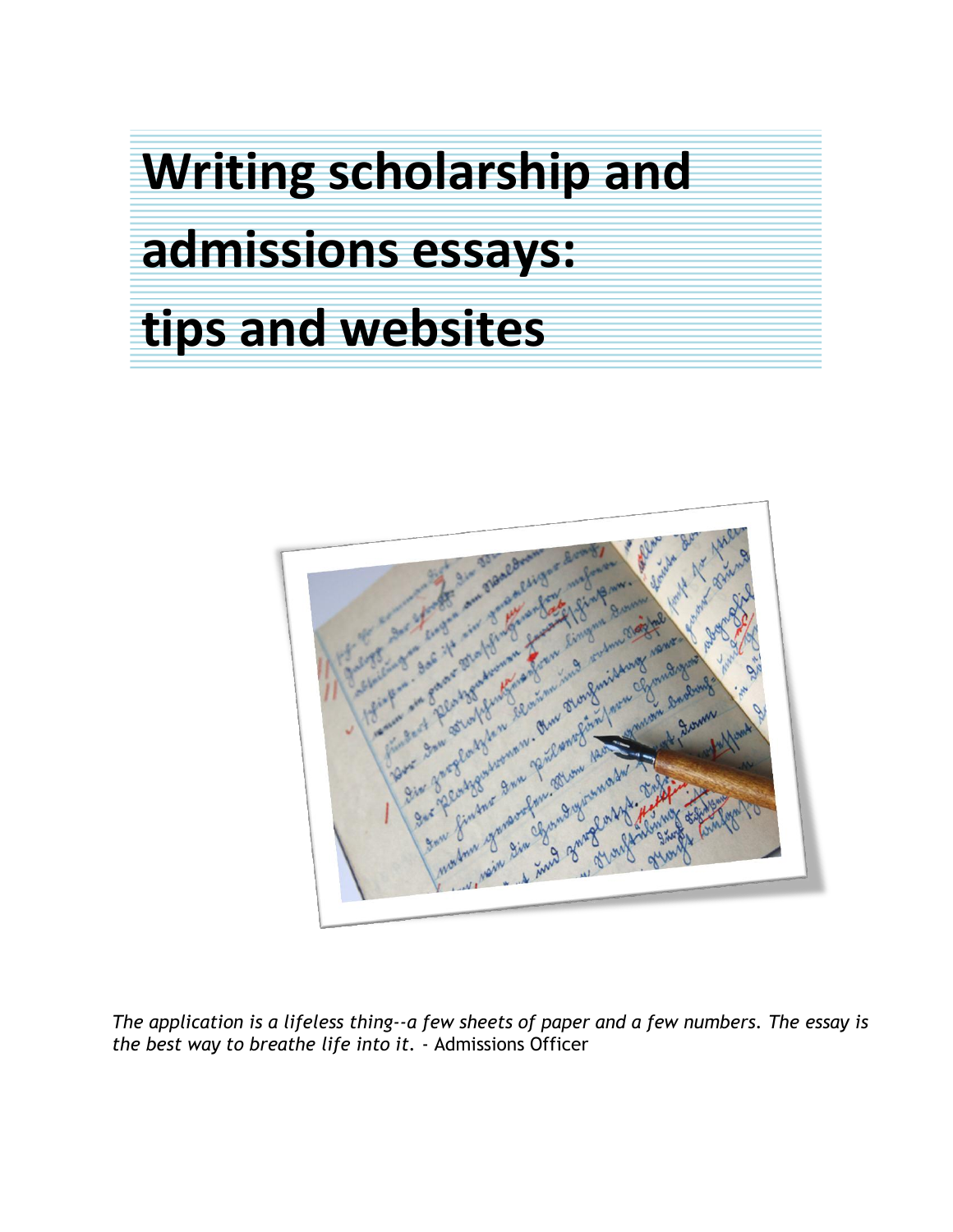## **SCHOLARSHIP/ADMISSIONS ESSAYS IN 3 STEPS**

### **Step One: Brainstorming**

The most important aspect of your essay is the subject matter. If the scholarship provider has given you a clear indication of criteria, your essay should support your candidacy: why are YOU the best candidate for the scholarship – how well do you MEET their criteria? If your essay, on the other hand, is to be a document intended to give your reader a better idea of who you are, you should expect to devote about 1-2 weeks simply to brainstorming ideas. To begin brainstorming a subject idea, consider the following points. From brainstorming, you may find a subject you had not considered at first.

**1.** What are your major accomplishments, and why do you consider them accomplishments? Do not limit yourself to accomplishments you have been formally recognized for. Often the most interesting essays are based on accomplishments that may have been trite at the time but become crucial when placed in the context of your life.

**2.** Does any attribute, quality, or skill distinguish you from everyone else? How did you develop this attribute?

**3.** Consider your favorite books, movies, works of art, etc. Have these influenced your life in a meaningful way? Why are they your favorites?

**4.** What was the most difficult time in your life, and why? How did your perspective on life change as a result of the difficulty?

**5.** Have you ever struggled mightily for something and succeeded? What made you successful?

**6.** Have you ever struggled mightily for something and failed? How did you respond?

**7.** Of everything in the world, what would you most like to be doing right now? Where would you most like to be? Who, of everyone living and dead, would you most like to be with? These questions should help you realize what you love most.

**8.** Have you experienced a moment of epiphany, as if your eyes were opened to something you were previously blind to?

**9.** What is your strongest, most unwavering personality trait? Do you maintain strong beliefs or adhere to a philosophy? How would your friends characterize you? What would they write about if they were writing your admissions essay for you?

**10.** What have you done outside of the classroom that demonstrates qualities sought after by universities? Of these, which means the most to you?

**11.** What are your most important extracurricular or community activities? What made you join these activities? What made you continue to contribute to them?

12. What are your dreams of the future? When you look back on your life in thirty years, what would it take for you to consider your life successful? What people, things, and accomplishments do you need? How does this particular university fit into your plans for the future?

#### **If these questions cannot cure your writer's block, consider the following exercises:**

#### **1. Ask for Help from Parents, Friends, Colleagues, etc.**

From: http://www.academictips.org/acad/write\_scholarship\_essays.html If you cannot characterize yourself and your personality traits do not automatically leap to mind, ask your friends to write a list of your five most salient personality traits. Ask your friends why they chose the ones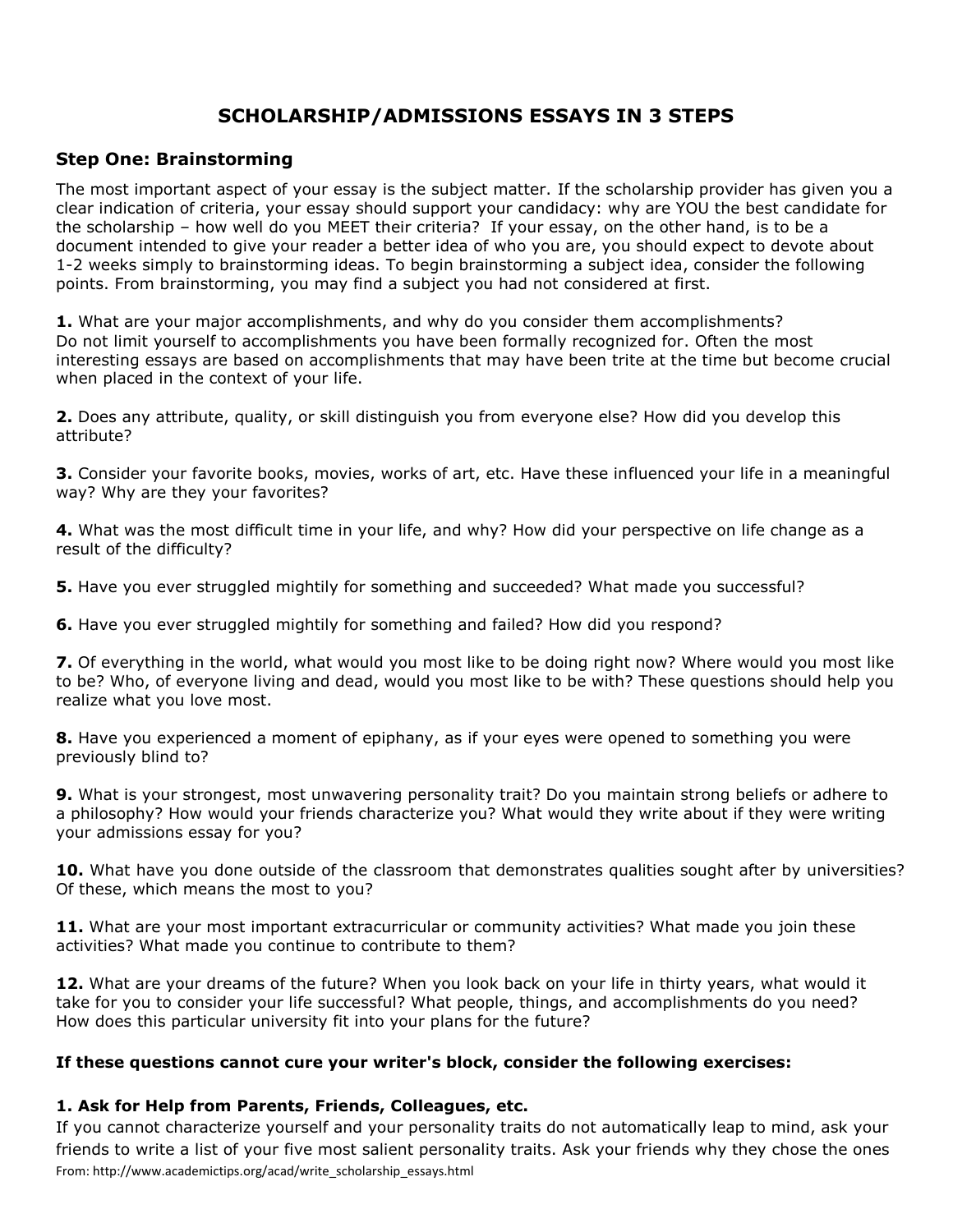they did. If an image of your personality begins to emerge, consider life experiences that could illustrate the particular traits.

### **2. Consider your Childhood**

While admissions officers/scholarship judges are not interested in reading about your childhood and are more interested in the last 2-4 years of your life, you might consider events of your childhood that inspired the interests you have today. Interests that began in childhood may be the most defining parts of your life, even if you recently lost interest. For instance, if you were interested in math since an early age and now want to study medicine, you might incorporate this into your medical school admissions essay. Analyze the reasons for your interests and how they were shaped from your upbringing.

### **3. Consider your Role Models**

Many applicants do not have role models and were never greatly influenced by just one or two people. However, for those of you who DO have role models and actually aspire to become like certain people, you may want to incorporate a discussion of that person and the traits you admired into your application essay.

#### **4. Goal Determination**

Life is short. Why do you want spend 2-6 years of your life at a particular college, graduate school, or professional school? How is the degree necessary to the fulfillment of your goals? When considering goals, think broadly. Few people would be satisfied with just a career. How else will your education fit your needs and lead you to a fulfilling life?

If after reading this entire section, you do not have an idea for your essay, do not be surprised. Coming up with an idea is difficult and requires time. Actually consider the questions and exercises above. Without a topic you feel passionate about, without one that brings out the defining aspects of you personality, you risk falling into the trap of sounding like the 90 percent of applicants who will write boring essays. The only way to write a unique essay is to have experiences that support whatever topic you come up with. Whatever you do, don't let the essay stress you out. Have fun with the brainstorming process. You might discover something about yourself you never consciously realized.

## **Step Two - Selecting an Essay Topic**

Consider the following questions before proceeding:

• Have you selected a topic that describes something of personal importance in your life, with which you can use **vivid personal experiences** as supporting details?

• Is your topic a gimmick? That is, do you plan to write your essay in iambic pentameter or make it funny?. It is strongly recommended that you do not do this. Almost always, this is done poorly and is not appreciated by the admissions committee. Nothing is more useless than not laughing or not being amused at something that was written to be funny or amusing.

• Will your topic only repeat information listed elsewhere on your application? If so, pick a new topic. Don't mention GPAs or standardized test scores in your essay – they're already listed in your data.

• Can you offer vivid supporting paragraphs to your essay topic? If you cannot easily think of supporting paragraphs with concrete examples, you should probably choose a different essay topic.

From: http://www.academictips.org/acad/write\_scholarship\_essays.html • Can you fully answer the question asked of you? Can you address and elaborate on all points within the specified word limit, or will you end up writing a poor summary of something that might be interesting as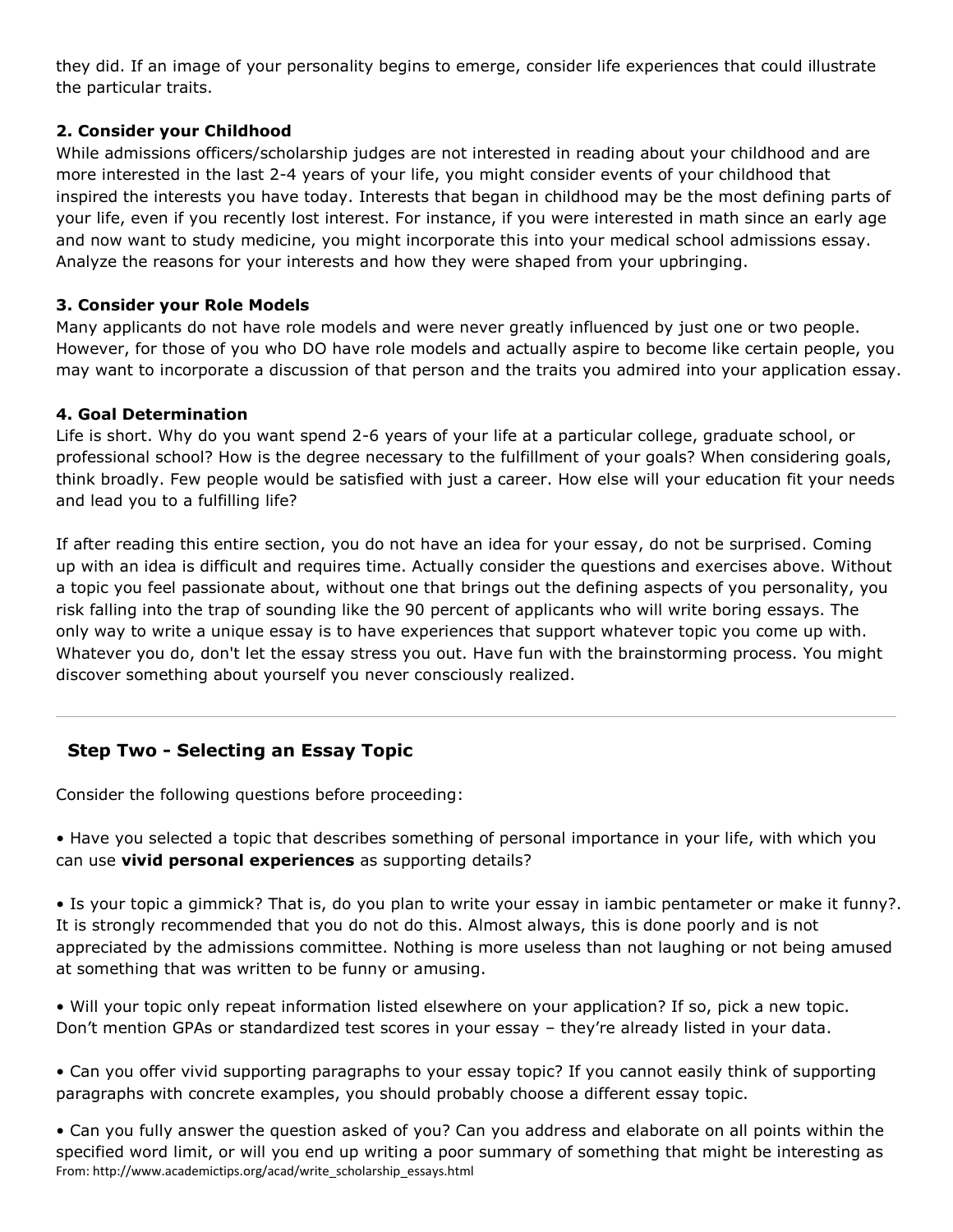a report or research paper? If you plan on writing something technical for college admissions, make sure you truly can back up your interest in a topic and are not merely throwing around big scientific words. Unless you convince the reader that you actually have the life experiences to back up your interest in neurobiology, the reader will assume you are trying to impress him/her, without a basis in reality.

• Can you keep the reader's interest from the first word? The entire essay must be interesting, considering admissions officers & scholarship judges will probably only spend a few minutes reading each essay.

• Is your topic overused? To ascertain this, peruse through old essays. However, most topics are overused, and this is not a bad thing. A unique or convincing answer to a classic topic can pay off big.

• Will your topic turnoff a large number of people? The only thing worse than not writing a memorable essay is writing an essay that will be remembered negatively. Stay away from specific religions, political doctrines, or controversial opinions. You can still write an essay about Nietzsche's influence on your life, but express understanding that not all intelligent people will agree with Nietzsche's claims. Emphasize instead Nietzsche's influence on **your** life, and not why you think he was wrong or right in his claims.

• In this vein, if you are presenting a topic that is controversial, you must acknowledge counter arguments without sounding arrogant.

• Will applications evaluators remember your topic after a day of reading hundreds of essays? What will the reader remember about your topic? What will the reader remember about you? What will your lasting impression be?

After evaluating your essay topics with the above criteria and asking for the free opinions of your teachers and of your friends, you should have at least 1-2 interesting essay topics. Consider the following guidelines below.

**1.** If you are planning on writing an essay on how you survived poverty in Russia, your mother's suicide, your father's kidnapping, or your immigration to America from Asia, you should be careful that your main goal is to address **your own personal qualities**. Just because something sad or horrible has happened to you does not mean that you will be a good university student, or a person deserving of a scholarship to support your educational goals. You don't want to be remembered as the pathetic applicant. You want to be remembered as the applicant who showed impressive qualities under difficult circumstances. It is for this reason that essays relating to this topic are considered among the best. Unless you only use the horrible experience as a lens with which to magnify your own personal characteristics, you will not write a good essay.

**2.** Essays should fit in well with the rest of a candidate's application, explaining the unexplained and steering clear of that which is already obvious. For example, if you have a 4.0 GPA and a 95% average, no one doubts your ability to do the academic work and addressing this topic would be ridiculous. However, if you have a 70% Grade 12 average and a 3.9 GPA or a 98% average and a 2.5 GPA, you would be wise to incorporate in your essay an explanation for the apparent contradiction. For example, perhaps you were hospitalized or family concerns prevented your dedication to academics; you would want to mention this in your essay. However, do not make your essay one giant excuse. Simply give a quick, convincing explanation within the framework of your larger essay.

From: http://www.academictips.org/acad/write\_scholarship\_essays.html **3.** "Diversity" is the biggest buzzword of the millennium! Every university, professional school, or college wants to increase diversity. For this reason, so many applicants are tempted to declare what makes them diverse. However, simply saying you are a black, lesbian female will not impress admissions officers in the least. While an essay incorporating this information would probably be your best topic idea, you must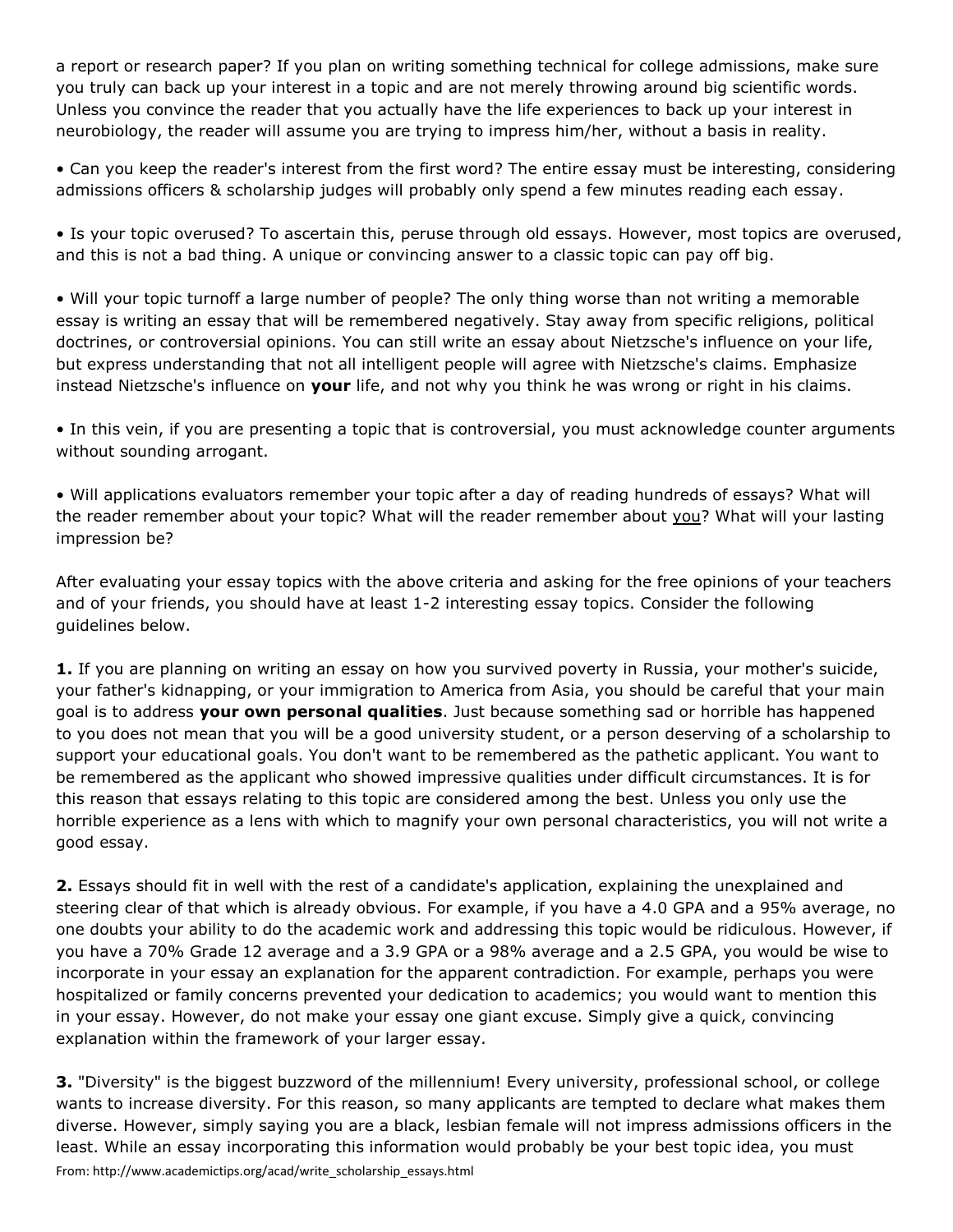finesse the issue by addressing your own personal qualities and how you overcame stigma, dealt with social ostracism, etc. If you are a rich student from West Vancouver whose father is an engineer and whose mother is a lawyer, but you happen to be a minority, an essay about how you dealt with adversity would be unwise. You must demonstrate vividly your personal qualities, interests, motivations, etc. Address specifically how your diversity will contribute to the realm of campus opinion, the academic environment, and social life.

**4.** Don't mention weaknesses unless you absolutely need to explain them away. Why admit to weakness when you can instead showcase your strengths?

**5.** Be honest - but not for honesty's sake. Unless you are a truly excellent writer, your best, most passionate writing will be about events that actually occurred. While you might be tempted to invent hardship, it is completely unnecessary. Write an essay about your life that **demonstrates your personality.**

## **Step Three: Writing the Essay, Tips for Success**

You may be surprised that actually writing the essay is not addressed until step three. From that, you should understand the extreme importance of selecting a proper subject matter. However, even seemingly boring topics can be made into exceptional admissions essays with an innovative approach. In writing the essay you must bear in mind your two goals: to persuade admissions/scholarship adjudicators that you are extremely worthy of consideration and to make them aware that you are more than a GPA and a standardized score, that you are a real-life, intriguing personality.

**Answer the Essay Question**. You can follow the next 12 steps, but if you miss the question, you will not be admitted to any institution. This is particularly important in scholarship applications: if you do not reference your unique suitability as a candidate (how you match criteria) your essay will be immediately discarded.

**Be Original** - Even seemingly boring essay topics can sound interesting if creatively approached. If writing about a gymnastics competition you trained for, do not start your essay: "I worked long hours for many weeks to train for XXX competition." Consider an opening like, "Every morning I awoke at 5:00 to sweat, tears, and blood as I trained on the uneven bars hoping to bring the state gymnastics trophy to my hometown."

**Be Yourself** – University admissions officers want to learn about you and your writing ability. Write about something meaningful and describe your feelings, not necessarily your actions. If you do this, your essay will be distinctive. Many people travel to foreign countries or win competitions, but your feelings during these events are unique to you. Unless a philosophy or societal problem has interested you intensely for years, stay away from grand themes that you have little personal experience with.

**Don't "Thesaurize" your Composition** - For some reason, students continue to think big words make good essays. Big words are fine, but only if they are used in the appropriate contexts with complex styles.

**Use Imagery and Clear, Vivid Prose** - If you are not adept with imagery, you can write an excellent essay without it, but it's not easy. The application essay lends itself to imagery since the entire essay requires your experiences as supporting details.

**Spend the Most Time on your Introduction** - Expect admissions and scholarship committees to spend 1-2 minutes reading your essay. You must use your introduction to grab their interest from the beginning. You might even consider completely changing your introduction after writing your body paragraphs.

**Don't Summarize in your Introduction** - Ask yourself why a reader would want to read your entire essay after reading your introduction. If you summarize, the rest of your essay does not need to be read.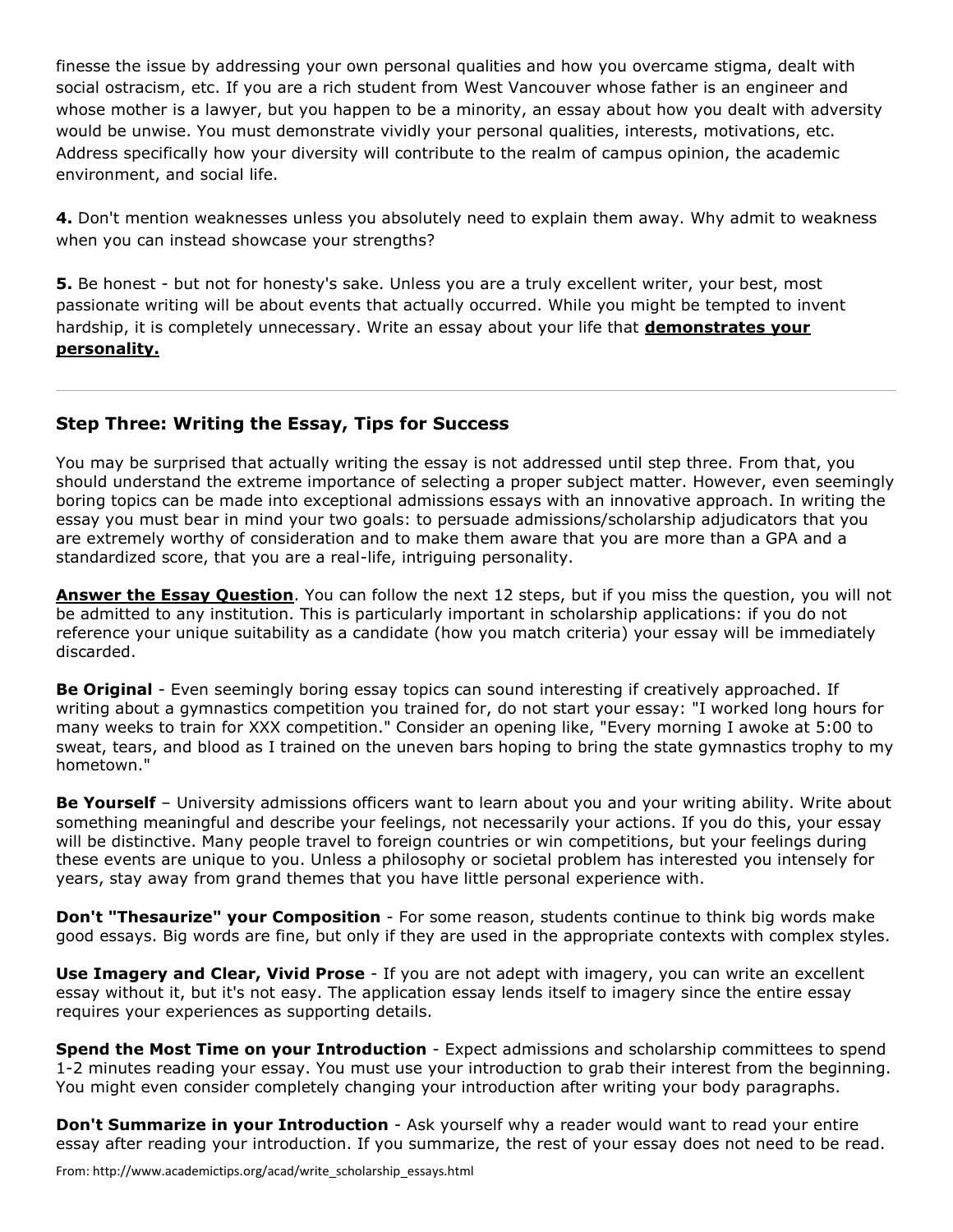**Create Mystery or Intrigue in your Introduction** - It is not necessary or recommended that your first sentence give away the subject matter. Raise questions in the minds of the admissions officers to force them to read on. Appeal to their emotions to make them relate to your subject matter.

**Body Paragraphs Must Relate to Introduction** - Your introduction can be original, but cannot be silly. The paragraphs that follow must relate to your introduction.

**Use Transition** - Applicants continue to ignore transition to their own detriment. You must use transition within paragraphs and especially between paragraphs to preserve the logical flow of your essay. Transition is not limited to phrases like "as a result, in addition, while . . . , since . . . , etc." but includes repeating key words and progressing the idea. Transition provides the intellectual architecture to argument building.

**Conclusions are CRUCIAL** - The conclusion is your last chance to persuade the reader or impress upon them your qualifications. "In conclusion," statements are out. Lead into your conclusion clearly and gently. The body of the piece should work towards the conclusion, so your final comments should capture your own reflections. A conclusion should not appear to be the introduction regurgitated —your reader will catch on to this. Consider the following ideas:

- Expand (briefly!) upon the broader implications of your discussion.
- Re-define a term used previously in your body paragraphs.
- End with a famous quote that is relevant to your argument. Do not **try** to do this, as this approach is overdone. This should come naturally.
- Frame your discussion within a larger context or show that your topic has widespread appeal.
- Remember, your essay need not be so tidy that you can answer why your little sister died or why people starve in Africa; you are not writing a "sit-com," but should forge some attempt at closure.
- Do Something Else. Spend a week or so away from your draft to decide if you still consider your topic and approach worthwhile.

**Editing the draft** - Give your rough copy to others. Ask editors to read with these questions in mind:

- o What is the essay about?
- o Have I used active voice verbs wherever possible?
- $\circ$  Is my sentence structure varied or do I use all long or all short sentences?
- o Do you detect any cliches?
- o Do I use transition appropriately?
- $\circ$  Do I use imagery often and does this make the essay clearer and more vivid?
- o What's the best part of the essay?
- o What about the essay is memorable?
- o What's the worst part of the essay?
- o What parts of the essay need elaboration or are unclear?
- $\circ$  What parts of the essay do not support my main argument or are immaterial to my case?
- $\circ$  Is every single sentence crucial to the essay? This MUST be the case.
- o What does the essay reveal about my personality?